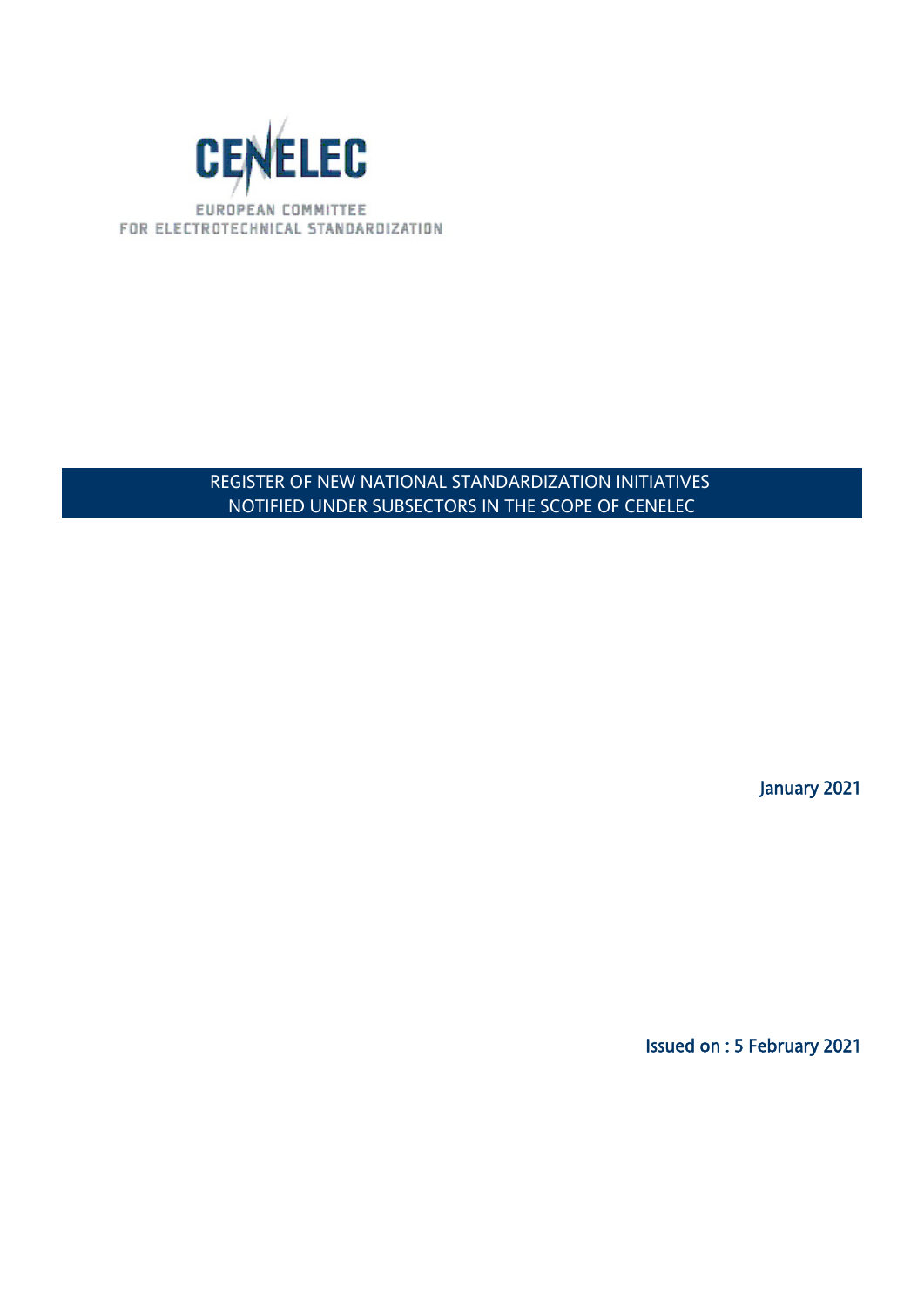

# Information Procedure on Standards

Notifications registered at CCMC during January 2021

Sector W : ELECTRICAL ENGINEERING

Register issued on : 5 February 2021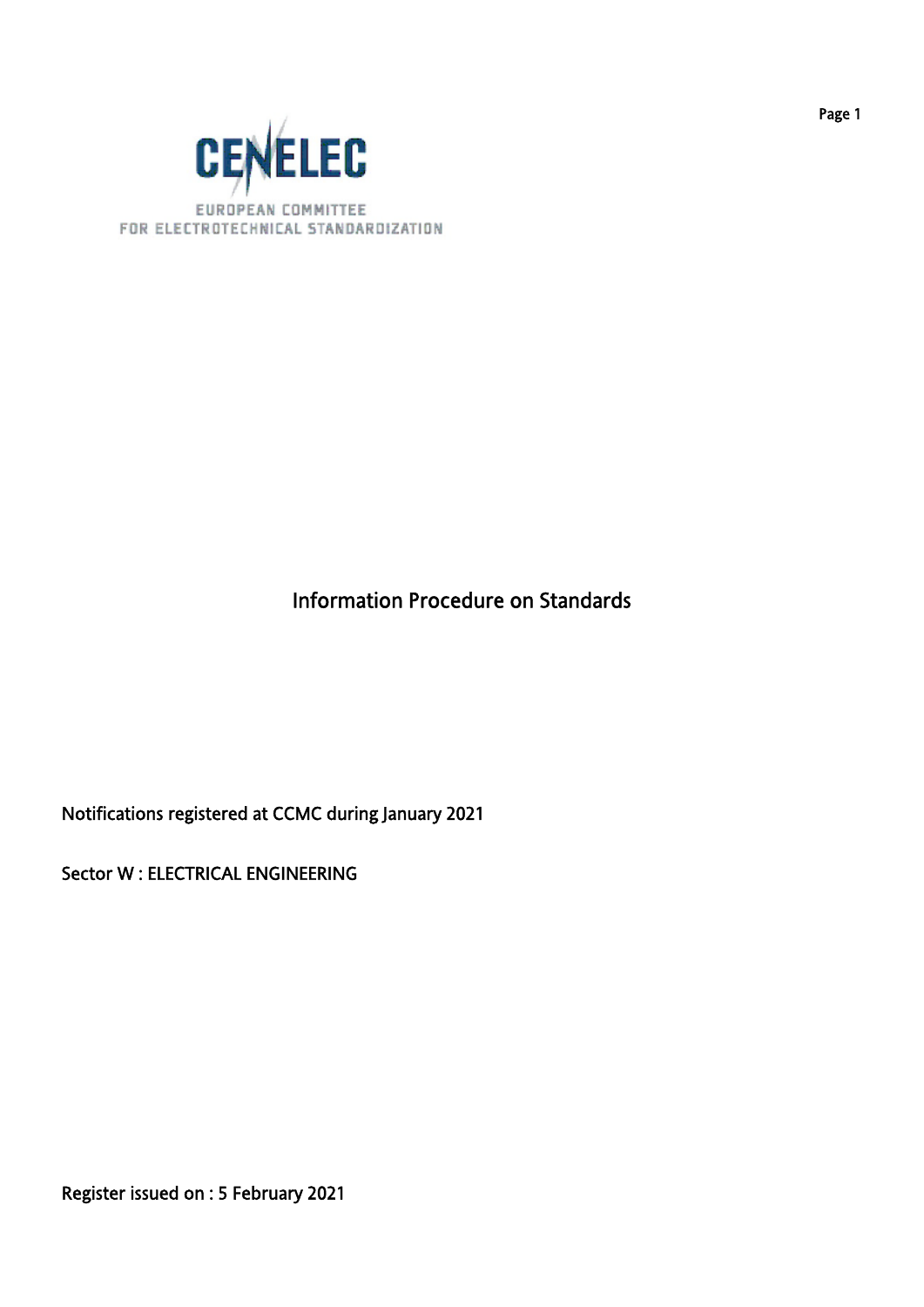#### Subsector W27: ELECTRICAL INSTALLATIONS IN BUILDINGS

| Subsector:<br>Organization :            | W <sub>27</sub><br><b>AFNOR</b>                                                       | Registration Date: | 2021-01-06             |
|-----------------------------------------|---------------------------------------------------------------------------------------|--------------------|------------------------|
| Country:<br>Project ID:                 | France<br>00222308/0001                                                               |                    | Project<br>Established |
| ICS:<br><b>National Ref:</b><br>Title : | XP C15-960<br>Inspection of communication networks installations in residential areas |                    |                        |
| <b>Relatedness:</b><br>National:        | <b>New</b>                                                                            |                    |                        |

\*\* End of Subsector \*\*

## Subsector W30: LIVE WORKING Subsector : W30 W30 Registration Date : 2021-01-15 Organization : DIN Country : Germany Project ID : 02229411/0001<br>Project ID : 02229411/0001 Established ICS : 29.240.20 National Ref: DIN VDE 0682-721 Title : Conductor cars; Text in German and English Relatedness : National : New

\*\* End of Subsector \*\*

\*\* End of Sector \*\*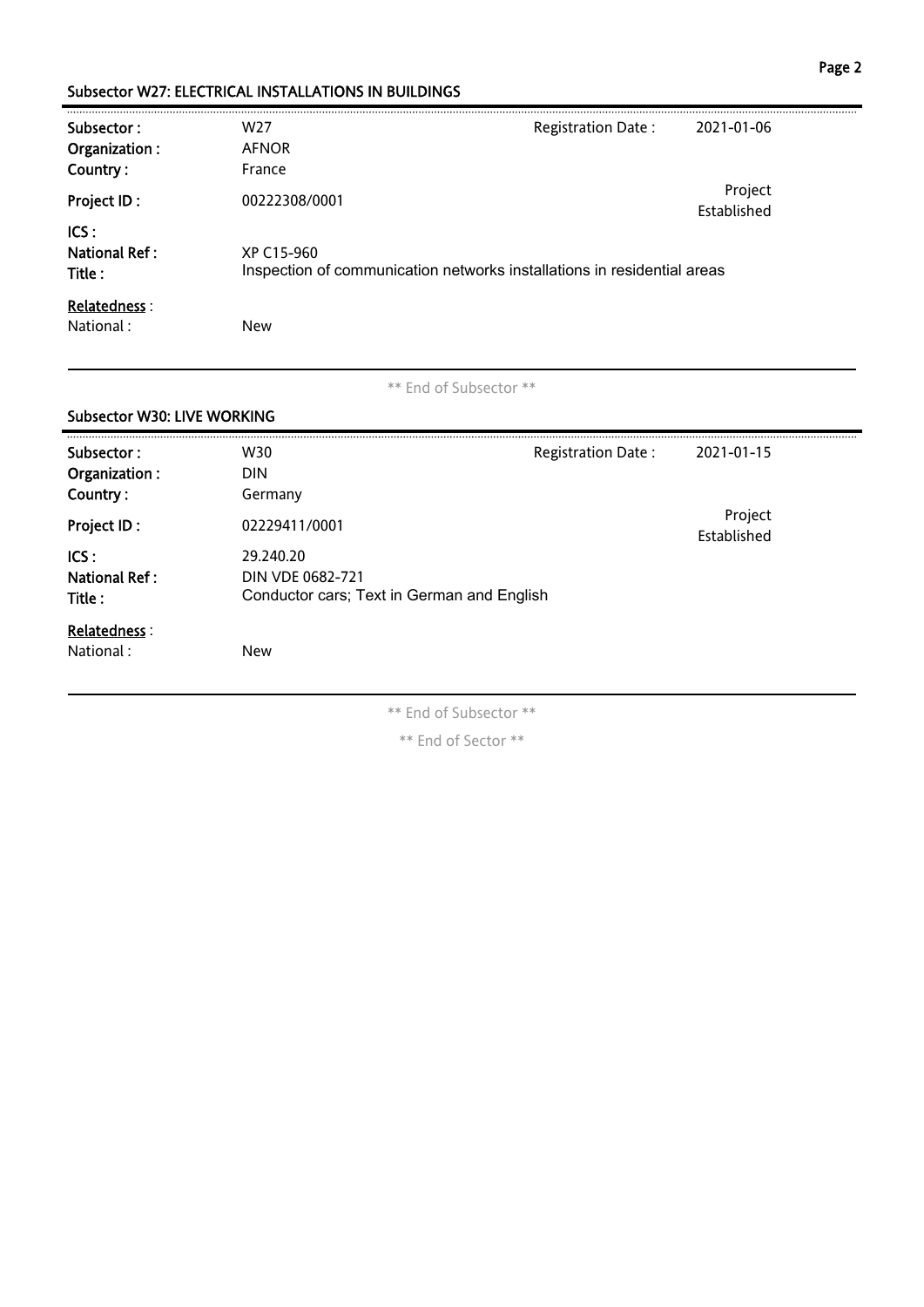

# Information Procedure on Standards

Notifications registered at CCMC during January 2021

Sector Z : CCMC/CEN/CLC

Register issued on : 5 February 2021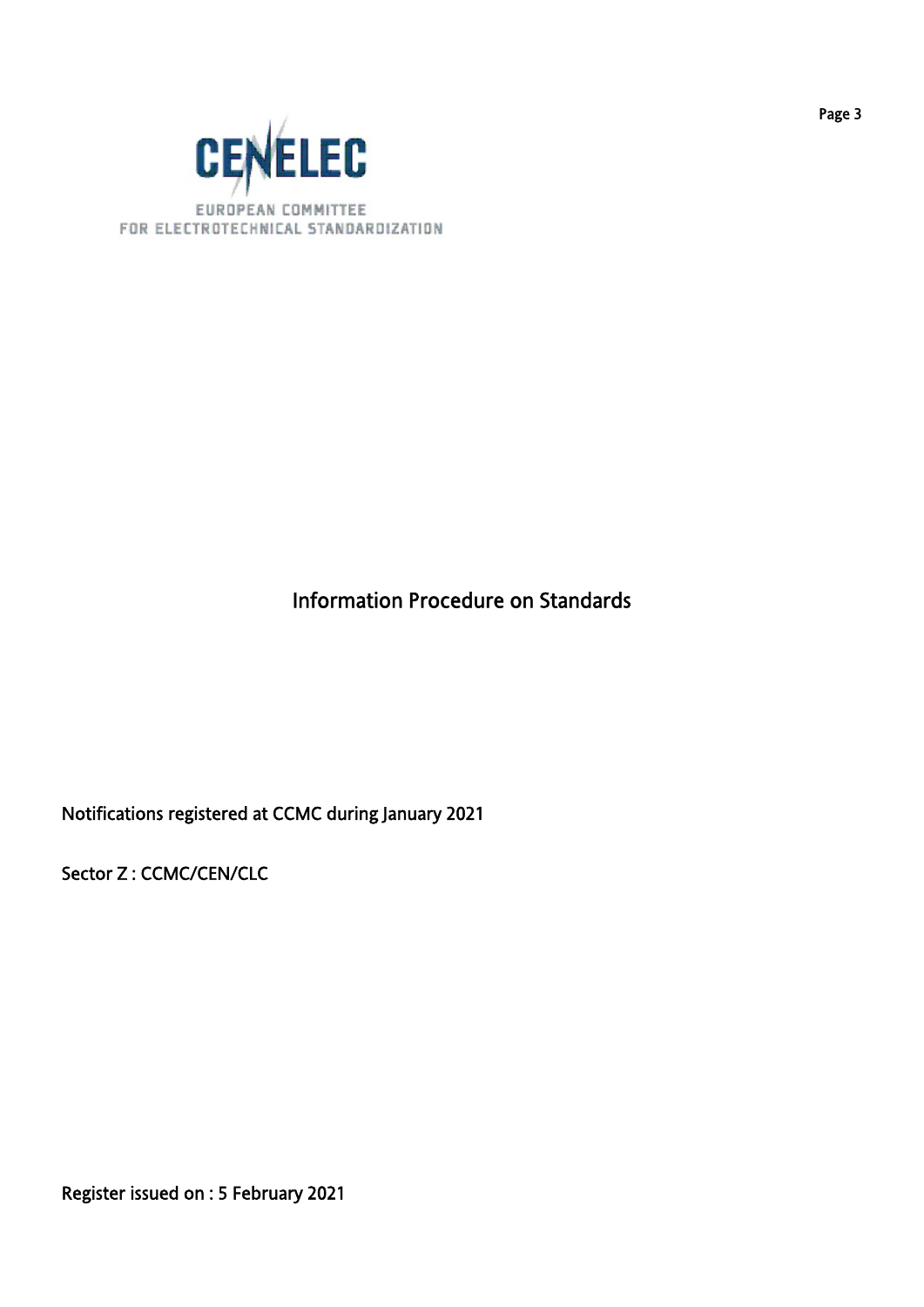#### Subsector Z99: UNDETERMINED

| Subsector:<br>Organization:<br>Country:          | Z99<br><b>IST</b><br>Iceland                                                                                                                                                                                                                                                                                                                                                                                          | Registration Date:  | 2021-01-14             |
|--------------------------------------------------|-----------------------------------------------------------------------------------------------------------------------------------------------------------------------------------------------------------------------------------------------------------------------------------------------------------------------------------------------------------------------------------------------------------------------|---------------------|------------------------|
| Project ID:                                      | 01462000/0001                                                                                                                                                                                                                                                                                                                                                                                                         |                     | Project                |
| ICS:<br><b>National Ref:</b><br>Title:           | 35.240<br><b>ÍST 146</b><br>Content of federal digital certificates                                                                                                                                                                                                                                                                                                                                                   |                     | Established            |
| Relatedness:<br>National:                        | <b>New</b>                                                                                                                                                                                                                                                                                                                                                                                                            |                     |                        |
| Subsector:<br>Organization:<br>Country:          | Z99<br><b>IST</b><br>Iceland                                                                                                                                                                                                                                                                                                                                                                                          | Registration Date : | 2021-01-14             |
| Project ID:                                      | 01462000/0001                                                                                                                                                                                                                                                                                                                                                                                                         |                     | Project<br>Established |
| ICS:<br><b>National Ref:</b><br>Title:           | 35.240<br><b>ÍST 146</b><br>Content of federal digital certificates                                                                                                                                                                                                                                                                                                                                                   |                     |                        |
| Relatedness:<br>National:                        | <b>New</b>                                                                                                                                                                                                                                                                                                                                                                                                            |                     |                        |
| Subsector:<br>Organization:<br>Country:          | Z99<br><b>SN</b><br>Norway                                                                                                                                                                                                                                                                                                                                                                                            | Registration Date:  | 2021-01-04             |
| Project ID:                                      | NOT21001/0001                                                                                                                                                                                                                                                                                                                                                                                                         |                     | Project                |
| ICS:<br><b>National Ref:</b><br>Title:<br>Scope: | 35.240.20<br><b>NS 11037</b><br>Universal design and digitalization - Inclusive workplaces<br>The standard has basis in the ageing workforce and the need to keep more people in work<br>and to recruit older people into employment. Digitalization as a tool to achieve inclusive<br>workplaces, besides universal design of the workplaces themselves as well as the work tools<br>is among the standard's topics. |                     | Established            |
| Relatedness:<br>National:                        | New                                                                                                                                                                                                                                                                                                                                                                                                                   |                     |                        |
| Subsector:<br>Organization:<br>Country:          | Z99<br><b>SN</b><br>Norway                                                                                                                                                                                                                                                                                                                                                                                            | Registration Date:  | 2021-01-04             |
| Project ID:                                      | NOT21001/0001                                                                                                                                                                                                                                                                                                                                                                                                         |                     | Project<br>Established |
| ICS:<br><b>National Ref:</b><br>Title:<br>Scope: | 35.240.20<br><b>NS 11037</b><br>Universal design and digitalization - Inclusive workplaces<br>The standard has basis in the ageing workforce and the need to keep more people in work<br>and to recruit older people into employment. Digitalization as a tool to achieve inclusive<br>workplaces, besides universal design of the workplaces themselves as well as the work tools                                    |                     |                        |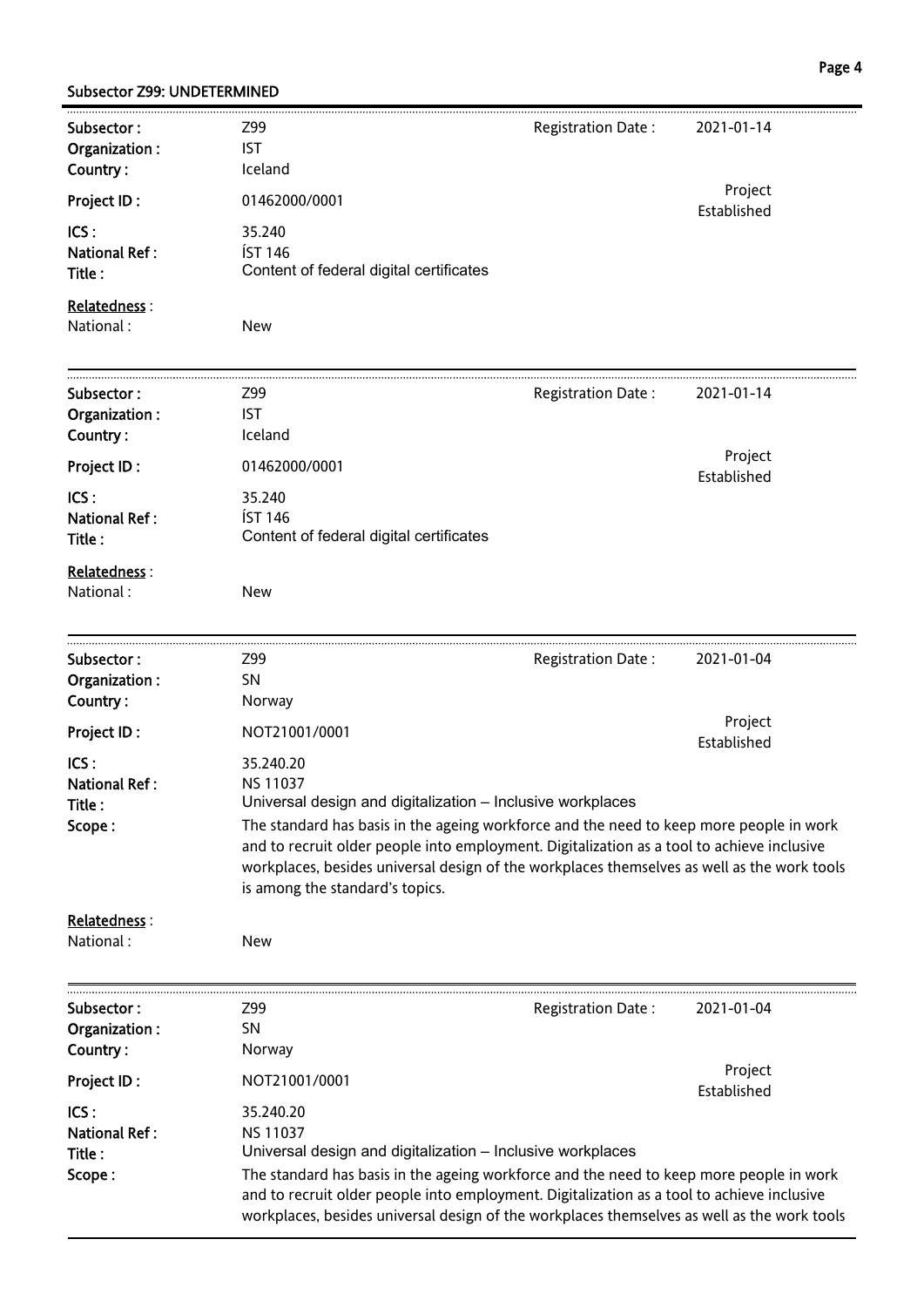|                                                  |                                                                                                                                   |                                                                                                                                                                                                                                                                                 | Page 5                 |
|--------------------------------------------------|-----------------------------------------------------------------------------------------------------------------------------------|---------------------------------------------------------------------------------------------------------------------------------------------------------------------------------------------------------------------------------------------------------------------------------|------------------------|
|                                                  | is among the standard's topics.                                                                                                   |                                                                                                                                                                                                                                                                                 |                        |
| Relatedness:<br>National:                        | <b>New</b>                                                                                                                        |                                                                                                                                                                                                                                                                                 |                        |
| Subsector:<br>Organization:<br>Country:          | Z99<br><b>SN</b><br>Norway                                                                                                        | Registration Date:                                                                                                                                                                                                                                                              | 2021-01-04             |
| Project ID:                                      | NOT21002/0001                                                                                                                     |                                                                                                                                                                                                                                                                                 | Project<br>Established |
| ICS:<br><b>National Ref:</b><br>Title:<br>Scope: | 35.240.99<br><b>NS 11038</b><br>Universal design and digitalization - Internet of things                                          | The standard deals with universal design requirements for digitalization and technological<br>solutions being part of Internet of Things. The objective is to assist in equal access for the<br>ageing populations to items like smart house technology and welfare technology. |                        |
| Relatedness:<br>National:                        | <b>New</b>                                                                                                                        |                                                                                                                                                                                                                                                                                 |                        |
| Subsector:<br>Organization:<br>Country:          | Z99<br><b>SN</b><br>Norway                                                                                                        | Registration Date:                                                                                                                                                                                                                                                              | 2021-01-04             |
| <b>Project ID:</b>                               | NOT21002/0001                                                                                                                     |                                                                                                                                                                                                                                                                                 | Project<br>Established |
| ICS:<br><b>National Ref:</b><br>Title:<br>Scope: | 35.240.99<br><b>NS 11038</b><br>Universal design and digitalization - Internet of things                                          | The standard deals with universal design requirements for digitalization and technological<br>solutions being part of Internet of Things. The objective is to assist in equal access for the<br>ageing populations to items like smart house technology and welfare technology. |                        |
| Relatedness:<br>National:                        | New                                                                                                                               |                                                                                                                                                                                                                                                                                 |                        |
| Subsector:<br>Organization:<br>Country:          | Z99<br><b>SN</b><br>Norway                                                                                                        | Registration Date:                                                                                                                                                                                                                                                              | 2021-01-04             |
| <b>Project ID:</b>                               | NOT21003/0001                                                                                                                     |                                                                                                                                                                                                                                                                                 | Project<br>Established |
| ICS:<br><b>National Ref:</b><br>Title:<br>Scope: | 35.240.99<br><b>NS 11039</b><br>Universal design and digitalization - Smart cities<br>related to smart cities and digitalization. | The standard deals with universal design as a tool for ensuring equal access to technology                                                                                                                                                                                      |                        |
| Relatedness:<br>National:                        | New                                                                                                                               |                                                                                                                                                                                                                                                                                 |                        |
| Subsector:<br>Organization:<br>Country:          | Z99<br><b>SN</b><br>Norway                                                                                                        | Registration Date:                                                                                                                                                                                                                                                              | 2021-01-04             |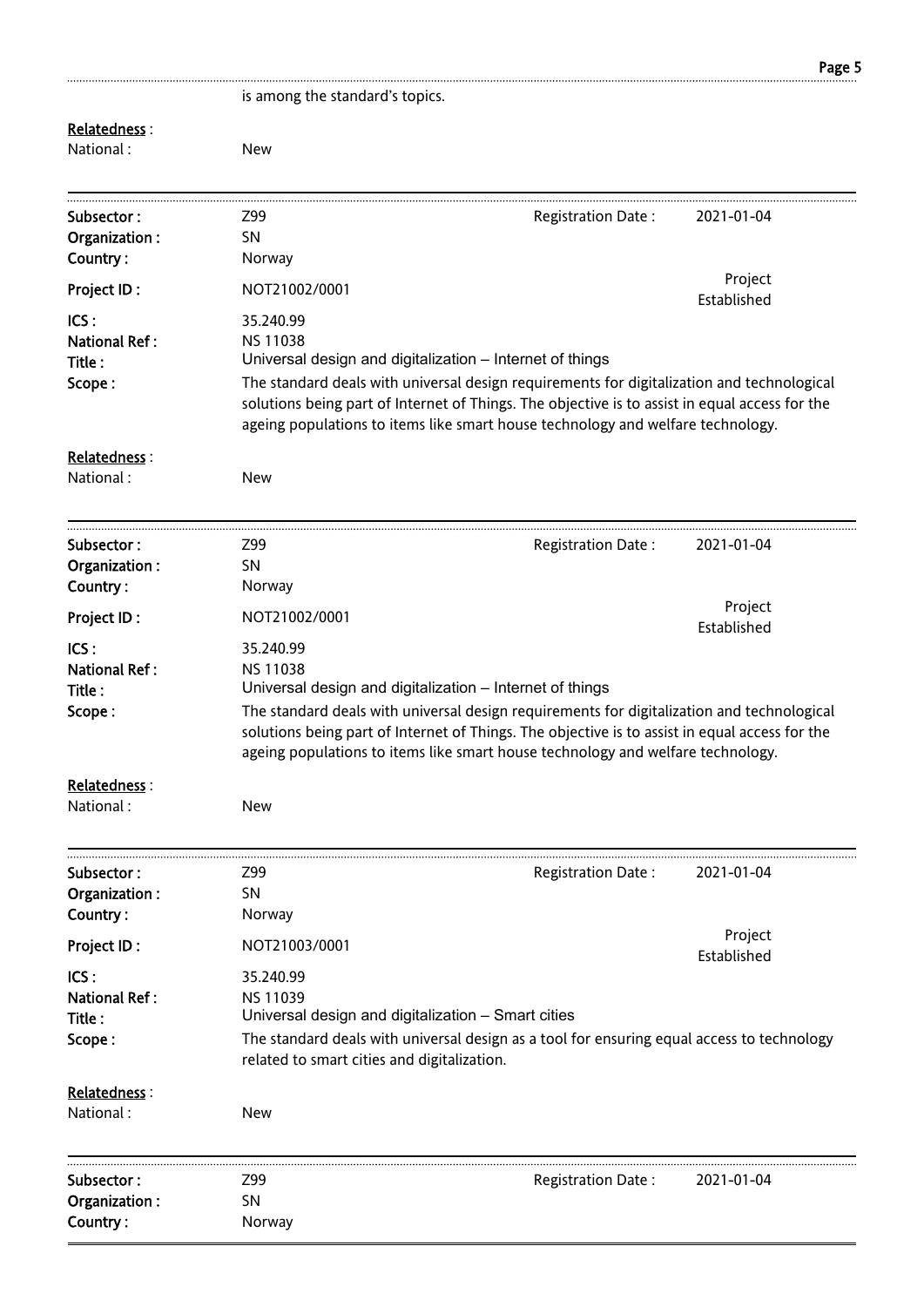|                                                  |                                                                                                                                   |                                                                                                                                                                                                                                                                                                                                                                                                                                                                                                                                                                                                                                                                                                                                                                                                                                                                                                                                                                                                                                                                                                                                                                                                                                  | Page 6                 |
|--------------------------------------------------|-----------------------------------------------------------------------------------------------------------------------------------|----------------------------------------------------------------------------------------------------------------------------------------------------------------------------------------------------------------------------------------------------------------------------------------------------------------------------------------------------------------------------------------------------------------------------------------------------------------------------------------------------------------------------------------------------------------------------------------------------------------------------------------------------------------------------------------------------------------------------------------------------------------------------------------------------------------------------------------------------------------------------------------------------------------------------------------------------------------------------------------------------------------------------------------------------------------------------------------------------------------------------------------------------------------------------------------------------------------------------------|------------------------|
| Project ID:                                      | NOT21003/0001                                                                                                                     |                                                                                                                                                                                                                                                                                                                                                                                                                                                                                                                                                                                                                                                                                                                                                                                                                                                                                                                                                                                                                                                                                                                                                                                                                                  | Project<br>Established |
| ICS:<br><b>National Ref:</b><br>Title:<br>Scope: | 35.240.99<br><b>NS 11039</b><br>Universal design and digitalization - Smart cities<br>related to smart cities and digitalization. | The standard deals with universal design as a tool for ensuring equal access to technology                                                                                                                                                                                                                                                                                                                                                                                                                                                                                                                                                                                                                                                                                                                                                                                                                                                                                                                                                                                                                                                                                                                                       |                        |
| Relatedness:<br>National:                        | <b>New</b>                                                                                                                        |                                                                                                                                                                                                                                                                                                                                                                                                                                                                                                                                                                                                                                                                                                                                                                                                                                                                                                                                                                                                                                                                                                                                                                                                                                  |                        |
| Subsector:<br>Organization:<br>Country:          | Z99<br><b>SN</b><br>Norway                                                                                                        | Registration Date:                                                                                                                                                                                                                                                                                                                                                                                                                                                                                                                                                                                                                                                                                                                                                                                                                                                                                                                                                                                                                                                                                                                                                                                                               | 2021-01-05             |
| Project ID:                                      | NOT21004/0001                                                                                                                     |                                                                                                                                                                                                                                                                                                                                                                                                                                                                                                                                                                                                                                                                                                                                                                                                                                                                                                                                                                                                                                                                                                                                                                                                                                  | Project                |
| ICS:<br><b>National Ref:</b><br>Title:<br>Scope: | 11.180.01<br><b>NS 8179</b>                                                                                                       | Established<br>Audio technical solutions for universal design<br>This document describes how equal access to sound is secured for all. The document<br>specifies guidelines for planning, installation, maintenance and use of audio technical<br>solutions for universal design and speech intelligibility at various situations and rooms. The<br>document is applicable for user groups with various needs, for organizational needs and<br>measures, selection and installation of various audio technical devices, their function, range,<br>criteria for receiver solutions, information to users etc., and other practical solutions and<br>guidance. The document gives requirements for receiver solutions. The document describes<br>criteria for protocols for sound transmission with test procedures, operational solutions, and<br>manuals for service personnel. The document describes proposals for solutions or guidance<br>for planning, maintenance, installation and operation in related premises and buildings. The<br>document gives criteria for information and communication about the manner of operation,<br>maintenance, use etc. that are to be given to users and those who operate the devices. |                        |

### Relatedness :

National : New

| Subsector:           | Z99                                                                                          | <b>Registration Date:</b>                                                                                                                                                                                                                                                                                                                                                                                                                                                                                                                                                                                                                                                                                                                                                                                                                                                                                                   | 2021-01-05  |  |
|----------------------|----------------------------------------------------------------------------------------------|-----------------------------------------------------------------------------------------------------------------------------------------------------------------------------------------------------------------------------------------------------------------------------------------------------------------------------------------------------------------------------------------------------------------------------------------------------------------------------------------------------------------------------------------------------------------------------------------------------------------------------------------------------------------------------------------------------------------------------------------------------------------------------------------------------------------------------------------------------------------------------------------------------------------------------|-------------|--|
| Organization:        | SN.                                                                                          |                                                                                                                                                                                                                                                                                                                                                                                                                                                                                                                                                                                                                                                                                                                                                                                                                                                                                                                             |             |  |
| Country:             | Norway                                                                                       |                                                                                                                                                                                                                                                                                                                                                                                                                                                                                                                                                                                                                                                                                                                                                                                                                                                                                                                             |             |  |
| Project ID:          | NOT21004/0001                                                                                |                                                                                                                                                                                                                                                                                                                                                                                                                                                                                                                                                                                                                                                                                                                                                                                                                                                                                                                             | Project     |  |
|                      |                                                                                              |                                                                                                                                                                                                                                                                                                                                                                                                                                                                                                                                                                                                                                                                                                                                                                                                                                                                                                                             | Established |  |
| ICS:                 | 11.180.01                                                                                    |                                                                                                                                                                                                                                                                                                                                                                                                                                                                                                                                                                                                                                                                                                                                                                                                                                                                                                                             |             |  |
| <b>National Ref:</b> | <b>NS 8179</b>                                                                               |                                                                                                                                                                                                                                                                                                                                                                                                                                                                                                                                                                                                                                                                                                                                                                                                                                                                                                                             |             |  |
| Title:               |                                                                                              |                                                                                                                                                                                                                                                                                                                                                                                                                                                                                                                                                                                                                                                                                                                                                                                                                                                                                                                             |             |  |
| Scope:               | for planning, maintenance, installation and operation in related premises and buildings. The | Audio technical solutions for universal design<br>This document describes how equal access to sound is secured for all. The document<br>specifies guidelines for planning, installation, maintenance and use of audio technical<br>solutions for universal design and speech intelligibility at various situations and rooms. The<br>document is applicable for user groups with various needs, for organizational needs and<br>measures, selection and installation of various audio technical devices, their function, range,<br>criteria for receiver solutions, information to users etc., and other practical solutions and<br>guidance. The document gives requirements for receiver solutions. The document describes<br>criteria for protocols for sound transmission with test procedures, operational solutions, and<br>manuals for service personnel. The document describes proposals for solutions or guidance |             |  |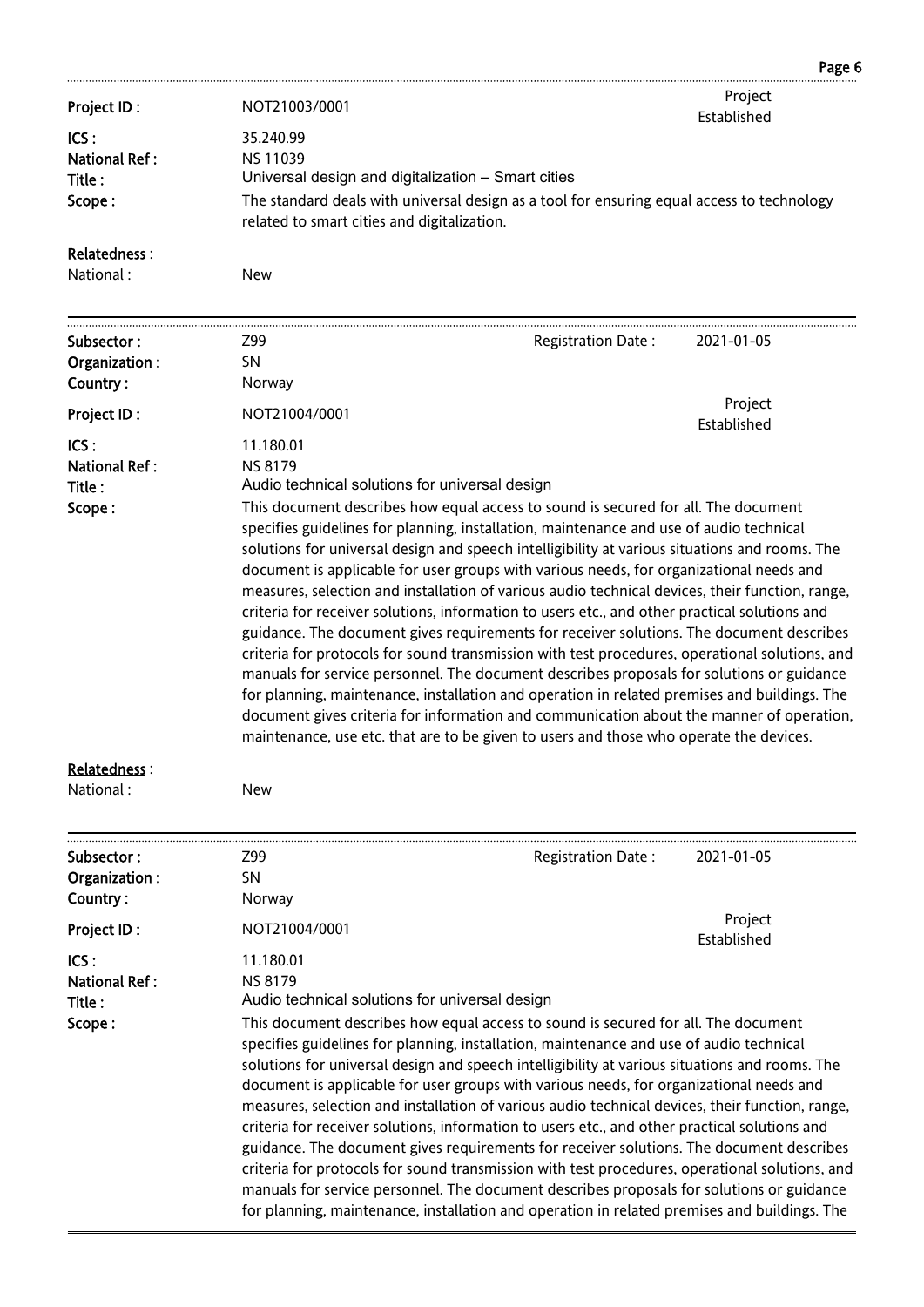document gives criteria for information and communication about the manner of operation, maintenance, use etc. that are to be given to users and those who operate the devices.

#### Relatedness :

National : New

| Subsector:                                       | Z99           | Registration Date:                                                                                                                                                | 2021-01-11                  |
|--------------------------------------------------|---------------|-------------------------------------------------------------------------------------------------------------------------------------------------------------------|-----------------------------|
| Organization:                                    | <b>UNE</b>    |                                                                                                                                                                   |                             |
| Country:                                         | Spain         | Latest Date for Comments:                                                                                                                                         | 2021-02-10                  |
| <b>Project ID:</b>                               | P0052210/0001 |                                                                                                                                                                   | Draft for public            |
|                                                  |               |                                                                                                                                                                   | enquiry                     |
| ICS:<br><b>National Ref:</b><br>Title:<br>Scope: | PNE 320002    | Trusted architectures for the exchange of cyber threats intelligence<br>This standard develops a control framework that allows organizations to define and adhere |                             |
|                                                  |               | to trusted architectures for the exchange of cyber threat intelligence.                                                                                           |                             |
| Relatedness:<br>National:                        | <b>New</b>    |                                                                                                                                                                   |                             |
| Subsector:                                       | Z99           | Registration Date:                                                                                                                                                | 2021-01-11                  |
| Organization:                                    | <b>UNE</b>    |                                                                                                                                                                   |                             |
| Country:                                         | Spain         | Latest Date for Comments:                                                                                                                                         | 2021-02-10                  |
| <b>Project ID:</b>                               | P0052210/0001 |                                                                                                                                                                   | Draft for public<br>enquiry |
| ICS:                                             |               |                                                                                                                                                                   |                             |
| <b>National Ref:</b>                             | PNE 320002    |                                                                                                                                                                   |                             |
| Title:                                           |               | Trusted architectures for the exchange of cyber threats intelligence                                                                                              |                             |
|                                                  |               | This standard develops a control framework that allows organizations to define and adhere                                                                         |                             |
| Scope:                                           |               | to trusted architectures for the exchange of cyber threat intelligence.                                                                                           |                             |
| Relatedness:                                     |               |                                                                                                                                                                   |                             |

\*\* End of Subsector \*\*

\*\* End of Sector \*\*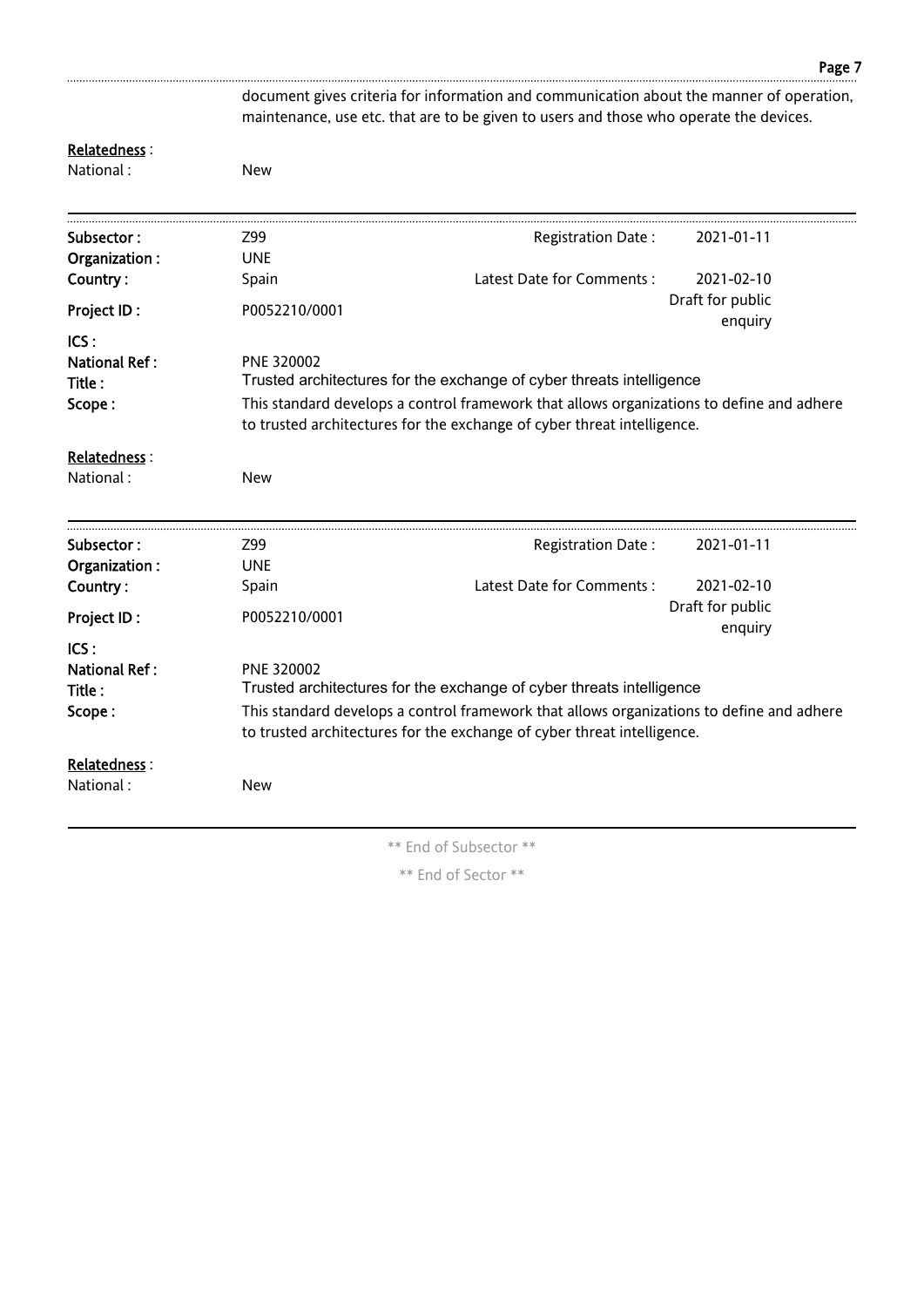



### **List of Subsectors covering work items in CENELEC's field of activity**

(Rows or committes shaded in blue are new)

| <b>GENERAL ELECTROTECHNICAL STANDARDS</b> |
|-------------------------------------------|

|                 | <b>Title</b>                              | <b>IEC TC</b>     | <b>CLC TC</b>     |
|-----------------|-------------------------------------------|-------------------|-------------------|
| U01             | INFORMATION STRUCTURES, DOCUMENTATION     | IEC TC 3          |                   |
|                 | <b>AND GRAPHICAL SYMBOLS</b>              | IEC SC 3C         |                   |
|                 |                                           | IEC SC 3D         |                   |
| U <sub>02</sub> | ALUMINIUM CONDUCTORS.                     | IEC TC 7          |                   |
| U03             | SYSTEM ASPECTS FOR ELECTRICAL ENERGY      | IEC TC 8          | <b>CLC TC 8X</b>  |
|                 | <b>SUPPLY</b>                             |                   |                   |
| U04             | ELECTRICAL FLUIDS.                        | IEC TC 10         | <b>BTTF 116-1</b> |
| U05             | ELECTRICAL INSULATING MATERIALS AND       | IEC TC 15         |                   |
|                 | SYSTEMS.                                  | IEC TC112         |                   |
| U06             | MAN-MACHINE INTERFACE, MARKING AND        | IEC TC 16         |                   |
|                 | <b>IDENTIFICATION MARKINGS.</b>           |                   |                   |
| <b>U07</b>      | LETTER SYMBOLS FOR ELECTROTECHNOLOGY.     | IEC TC 25         |                   |
| U08             | ELECTRIC WELDING.                         | IEC TC 26         | CLC TC 26A        |
|                 |                                           |                   | CLC TC 26B        |
| U09             | INSULATION CO-ORDINATION.                 | IEC TC 28         |                   |
|                 |                                           | <b>IEC TC 109</b> |                   |
| U10             | HIGH-VOLTAGE TESTING.                     | IEC TC 42         |                   |
| U11             | ENVIRONMENTAL TESTING OF                  | IEC TC 89         |                   |
|                 | ELECTROTECHNICAL EQUIPMENT                | <b>IEC TC 104</b> |                   |
| U12             | RELIABILITY.                              | IEC TC 56         |                   |
| U15             | MAGNETIC ALLOYS.                          | IEC TC 68         |                   |
| U16             | PROTECTION BY ENCLOSURES.                 | IEC TC 70         |                   |
| U17             | SHORT CIRCUIT CURRENTS.                   | IEC TC 73         |                   |
| U18             | ENVIRONMENTAL STANDARDIZATION - GENERAL   | <b>IEC TC 111</b> | CLC TC 111X       |
| U19             | RADIO INTERFERENCE, EMC                   | IEC TC 77 + SCs   | <b>CLC TC 210</b> |
|                 |                                           | CISPR + SCs       |                   |
| U20             | <b>SUPERCONDUCTIVITY</b>                  | IEC TC 90         |                   |
| U21             | <b>NANOTECHNOLOGY</b>                     | <b>IEC TC 113</b> |                   |
| U91             | <b>QUALITY ASSURANCE</b>                  | <b>ISO TC 176</b> | <b>BTTF 76-3</b>  |
| U92             | <b>ADVANCED CERAMICS</b>                  | IEC TC*           |                   |
| U93             | ELECTROMAGNETIC HAZARDS                   | <b>IEC TC 106</b> | CLC TC 106X       |
| U94             | PUBLIC PROCUREMENT MATTERS                |                   | <b>CLC TC 218</b> |
| U95             | <b>ENVIRONMENTAL MATTERS</b>              |                   | <b>BTWG 132-3</b> |
| U96             | USABILITY & SAFETY OF ELECTRICAL PRODUCTS |                   | <b>BTWG 101-5</b> |
|                 | WITH REFERENCE TO PEOPLE WITH SPECIAL     |                   |                   |
|                 | <b>NEEDS</b>                              |                   |                   |
| U99             | UNDETERMINED. (ex: terminology)           | IEC TC 1          |                   |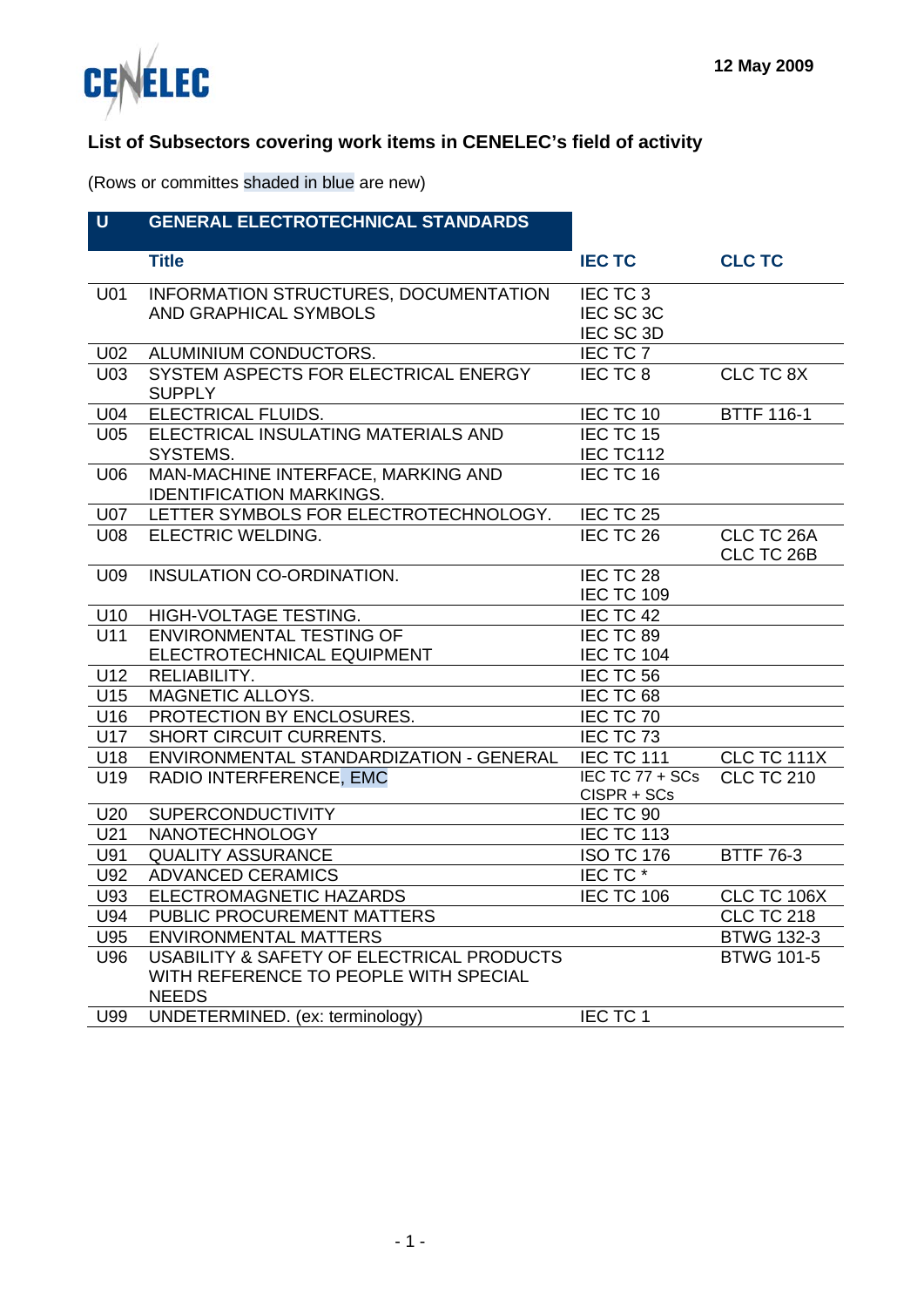

| $\mathbf{V}$    | <b>ELECTRONIC ENGINEERING</b>                                                                                |                                                                          |                                                                                                               |
|-----------------|--------------------------------------------------------------------------------------------------------------|--------------------------------------------------------------------------|---------------------------------------------------------------------------------------------------------------|
|                 | <b>Title</b>                                                                                                 | <b>IEC TC</b>                                                            | <b>CLC TC</b>                                                                                                 |
| V <sub>01</sub> | RADIOCOMMUNICATIONS AND CABLE<br><b>NETWORKS</b>                                                             | <b>IEC TC 103</b>                                                        | <b>CLC TC 209</b>                                                                                             |
| V <sub>02</sub> | ELECTRICAL MEASURING EQUIPMENT.                                                                              | IEC TC 13                                                                | CLC TC 13<br><b>BTWG 105-2</b>                                                                                |
| V <sub>03</sub> | ELECTROACOUSTICS AND ULTRASONICS.                                                                            | IEC TC 29<br>IEC TC 87                                                   |                                                                                                               |
| V <sub>04</sub> | <b>INSTRUMENT TRANSFORMERS.</b>                                                                              | IEC TC 38                                                                | CLC TC 38X                                                                                                    |
| V <sub>05</sub> | ELECTRONIC TUBES.                                                                                            | IEC TC 39                                                                |                                                                                                               |
| V06             | CAPACITORS AND RESISTORS.                                                                                    | IEC TC 40                                                                | CLC TC 40XA<br>CLC TC 40XB                                                                                    |
| V <sub>07</sub> | NUCLEAR INSTRUMENTATION.                                                                                     | IEC TC 45<br>IEC SC 45A<br>IEC SC 45B                                    | CLC TC 45AX<br>CLC TC45B                                                                                      |
| V08             | CABLES AND WIRES FOR TELECOMMUNICATIONS                                                                      | IEC TC $46 +$<br><b>SCs</b>                                              | CLC TC 46X +<br><b>SCs</b>                                                                                    |
| V <sub>09</sub> | SEMICONDUCTORS.                                                                                              | IEC TC 47 + SCs<br><b>IEC TC 110</b><br><b>JTC1/26</b>                   |                                                                                                               |
| V10             | ELECTROMECHANICAL COMPONENTS.                                                                                | IEC TC 48 +<br><b>SCs</b><br>IEC TC 91                                   | <b>BTWG 117-1</b>                                                                                             |
| V11             | PIEZOELECTRIC DEVICES.                                                                                       | IEC TC 49                                                                |                                                                                                               |
| V12             | MAGNETIC COMPONENTS.                                                                                         | IEC TC 51                                                                |                                                                                                               |
| V13             | PRINTED CIRCUITS.                                                                                            |                                                                          |                                                                                                               |
| V15             | ELECTROMEDICAL EQUIPMENT.                                                                                    | IEC TC 62 +<br><b>SCs</b>                                                | CLC TC 62                                                                                                     |
| V16             | <b>PROCESS CONTROL.</b>                                                                                      | IEC TC $65 +$<br><b>SCs</b>                                              | CLC TC 65CX<br><b>BTWG 109-2</b>                                                                              |
| V17             | ELECTRONIC MEASURING EQUIPMENT.                                                                              | IEC TC 66<br>IEC TC 85                                                   | <b>BTTF126-1</b>                                                                                              |
| V18             | AUTOMATIC CONTROLS.                                                                                          | IEC TC 72                                                                | CLC TC 72                                                                                                     |
| V19             | SAFETY OF DATA PROCESSING EQUIPMENT.                                                                         | Merged into V24                                                          |                                                                                                               |
| V <sub>20</sub> | RADIATION SAFETY AND LASER EQUIPMENT.                                                                        | IEC TC 76                                                                | CLC TC 76                                                                                                     |
| V <sub>21</sub> | <b>ALARM SYSTEMS.</b>                                                                                        | IEC TC 79                                                                | CLC TC 79                                                                                                     |
| V <sub>22</sub> | NAVIGATIONAL INSTRUMENTS.                                                                                    | IEC TC 80                                                                |                                                                                                               |
| V23             | PHOTOVOLTAIC SYSTEMS.                                                                                        | IEC TC 82                                                                | CLC TC 82                                                                                                     |
| V <sub>24</sub> | <b>INFORMATION TECHNOLOGY EQUIPMENT AND</b><br>AUDIO, VIDEO AND AUDIO-VISUAL EQUIPMENT<br><b>AND SYSTEMS</b> | $\overline{IC}$ TC 100 +<br>TA 1-11<br><b>IEC TC 108</b><br>JTC1/25 & 26 | CLC TC 108X<br><b>CLC TC 205</b><br><b>CLC SC 205A</b><br><b>CLC TC 206</b><br><b>CLC TC 215</b><br>CLC/JTC 1 |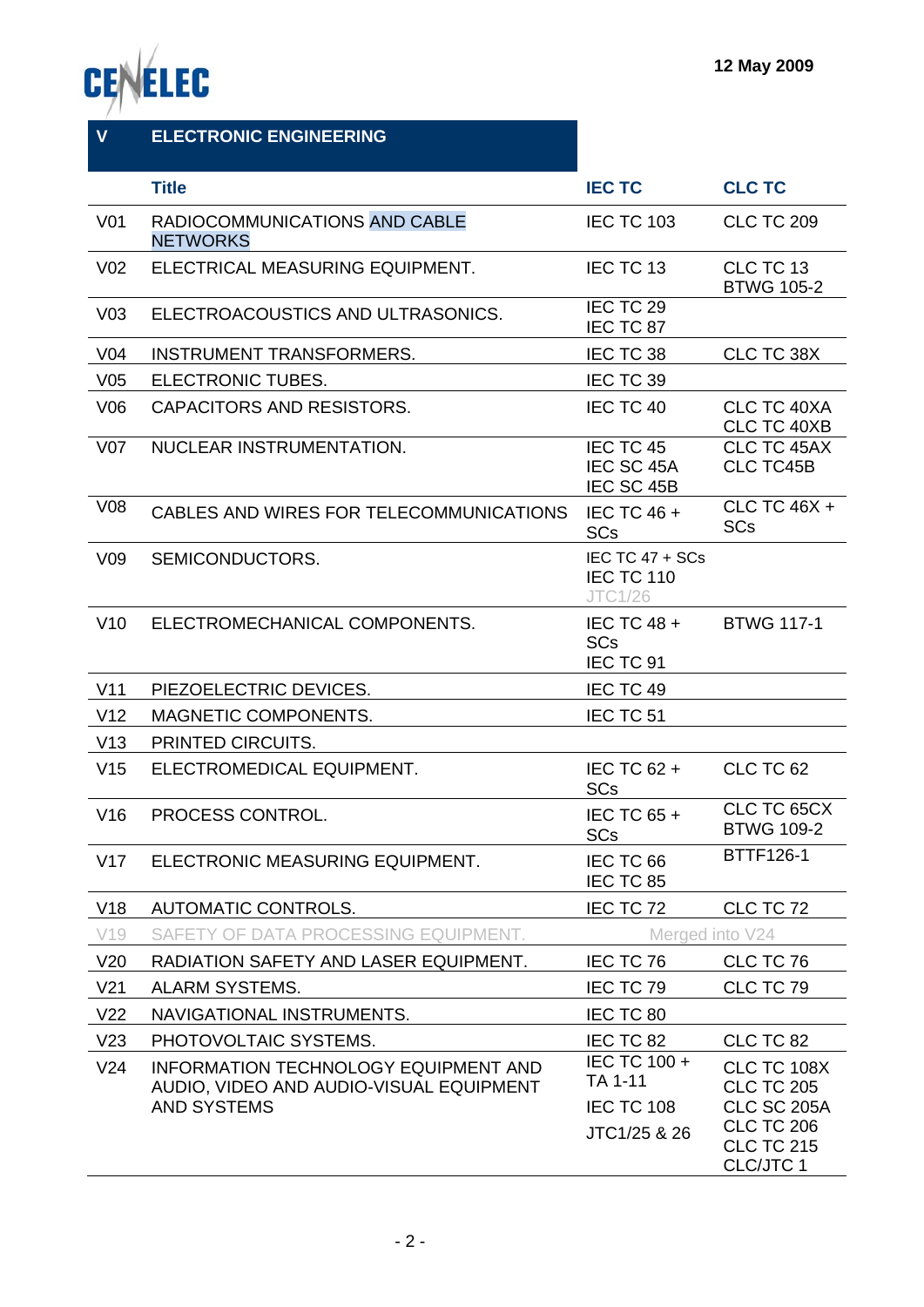

| V27             | AUDIO, VIDEO AND AUDIO-VISUAL EQUIPMENT<br><b>AND SYSTEMS</b> |                           | Merged with V24            |
|-----------------|---------------------------------------------------------------|---------------------------|----------------------------|
| V28             | <b>FIBRE OPTICS.</b>                                          | IEC TC 86 +<br><b>SCs</b> | CLC TC 86A<br>CLC TC 86BXA |
| V30             | <b>DESIGN AUTOMATION</b>                                      | IEC TC 93                 |                            |
| V <sub>31</sub> | SURFACE TRANSPORT ELECTROTECHNICAL<br><b>SYSTEMS</b>          |                           | <b>BTTF 69-3</b>           |
| V <sub>32</sub> | <b>AVIONICS</b>                                               | <b>IEC TC 107</b>         | <b>CLC TC 107X</b>         |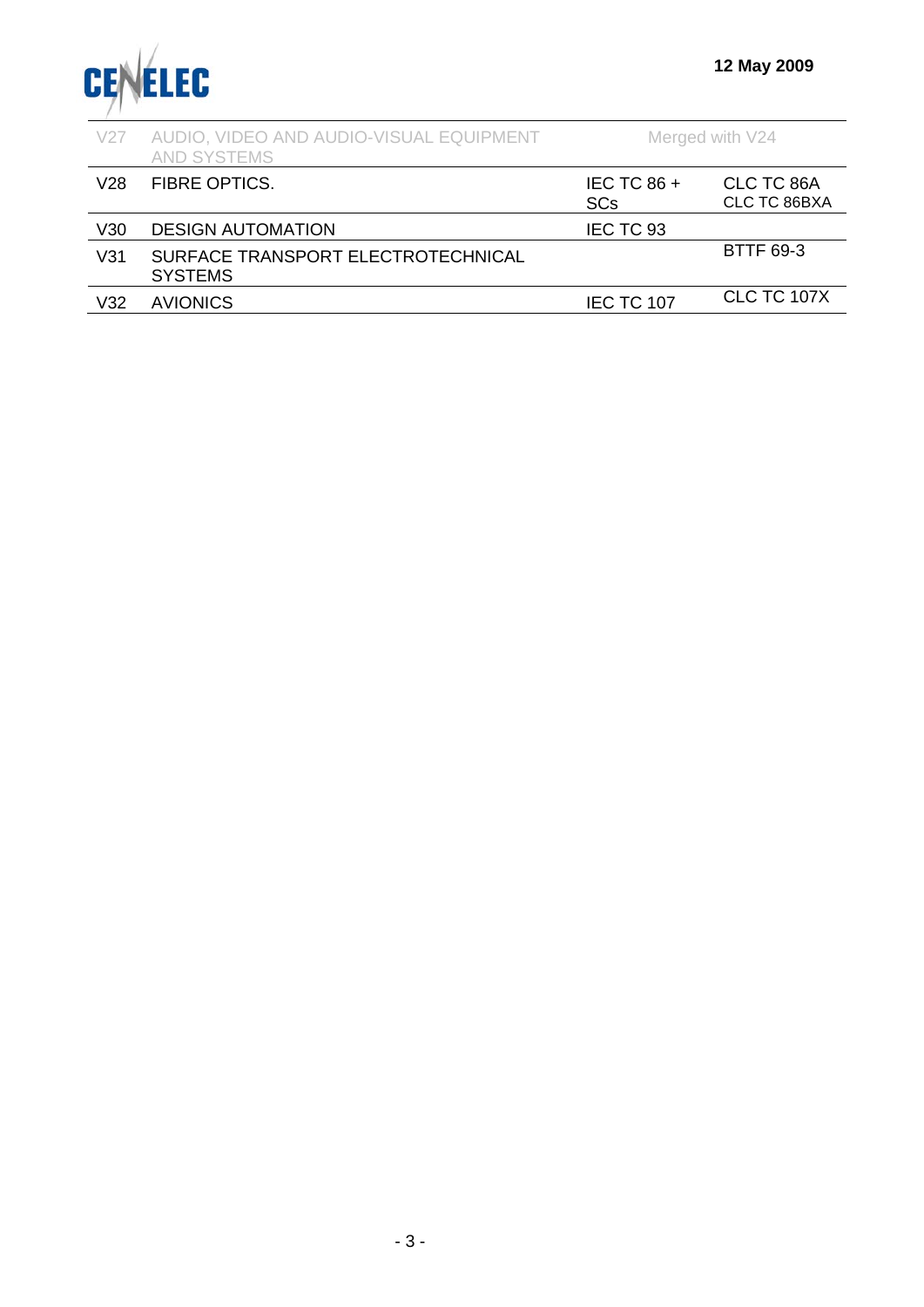



| W               | <b>ELECTRICAL ENGINEERING</b>                      |                                                 |                                                                                          |
|-----------------|----------------------------------------------------|-------------------------------------------------|------------------------------------------------------------------------------------------|
|                 | <b>Title</b>                                       | <b>IEC TC</b>                                   | <b>CLC TC</b>                                                                            |
| W01             | ELECTRIC ROTATING MACHINES.                        | IEC TC 2                                        | CLC TC 2                                                                                 |
| W02             | TURBINES: Hydraulic, steam, wind and marine energy | IEC TC 4<br>IEC TC 5<br>IEC TC 88<br>IEC TC 114 | CLC TC 88                                                                                |
| W03             | ELECTRIC TRACTION EQUIPMENT.                       | IEC TC 9                                        | CLC TC $9X +$<br><b>SCs</b>                                                              |
| W04             | <b>OVERHEAD ELECTRIC LINES.</b>                    | IEC TC 11                                       | CLC TC 11<br><b>BTTF 129-1</b><br><b>BTTF 132-1</b>                                      |
| <b>W05</b>      | POWER TRANSFORMERS.                                | IEC TC 14                                       | CLC TC 14                                                                                |
| <b>W06</b>      | <b>HIGH-VOLTAGE SWITCHGEAR AND</b><br>CONTROLGEAR. | IEC TC 17<br>IEC SC 17A<br>IEC SC 17C           | <b>CLC TC 17AC</b>                                                                       |
| W07             | ELECTRICAL INSTALLATIONS IN SHIPS.                 | IEC TC 18<br>IEC SC 18A                         |                                                                                          |
| <b>W08</b>      | ELECTRIC CABLES.                                   | IEC TC 20                                       | CLC TC 20                                                                                |
| W09             | <b>SECONDARY BATTERIES.</b>                        | IEC TC 21<br>IEC SC 21A                         | CLC TC 21X                                                                               |
| W <sub>10</sub> | POWER ELECTRONICS.                                 | IEC TC $22 +$<br><b>SCs</b>                     | CLC TC 22X                                                                               |
| W11             | ELECTRICAL ACCESSORIES.                            | IEC TC 23 +<br><b>SCs</b>                       | CLC TC 23BX<br>CLC TC 23E<br><b>CLC TC 213</b><br><b>BTWG 112-1</b><br><b>BTTF 129-2</b> |
| W12             | ELECTROHEAT.                                       | IEC TC 27                                       |                                                                                          |
| W <sub>13</sub> | EQUIPMENT FOR EXPLOSIVE ATMOSPHERES                | IEC TC 31 +<br><b>SCs</b><br><b>IEC TC 101</b>  | CLC TC 31 +<br><b>SCs</b><br><b>CLC TC 216</b>                                           |
| W14             | FUSES.                                             | IEC TC 32<br>IEC SC 32A                         |                                                                                          |
| W15             | POWER CAPACITORS.                                  | IEC TC 33                                       |                                                                                          |
| W16             | <b>LAMP AND LUMINAIRES.</b>                        | IEC TC 34 +<br><b>SCs</b>                       | CLC TC 34Z                                                                               |
| W17             | PRIMARY BATTERIES.                                 | IEC TC 35                                       |                                                                                          |
| W18             | <b>INSULATORS.</b>                                 | IEC TC 36 +<br><b>SCs</b>                       | CLC TC 36A                                                                               |
| W <sub>19</sub> | <b>SURGE ARRESTERS.</b>                            | IEC TC 37 +<br><b>SCs</b>                       | CLC TC 37A                                                                               |
| W20             | ELECTRICAL RELAYS.                                 | IEC TC 94<br>IEC TC 95                          | (CLC TC $94$ ) <sup>1</sup>                                                              |
| W22             | ELECTRICAL EQUIPMENT OF MACHINE TOOLS.             | IEC TC 44                                       | CLC TC 44X                                                                               |
| W23             | WINDING WIRES.                                     | IEC TC 55                                       | CLC TC 55                                                                                |